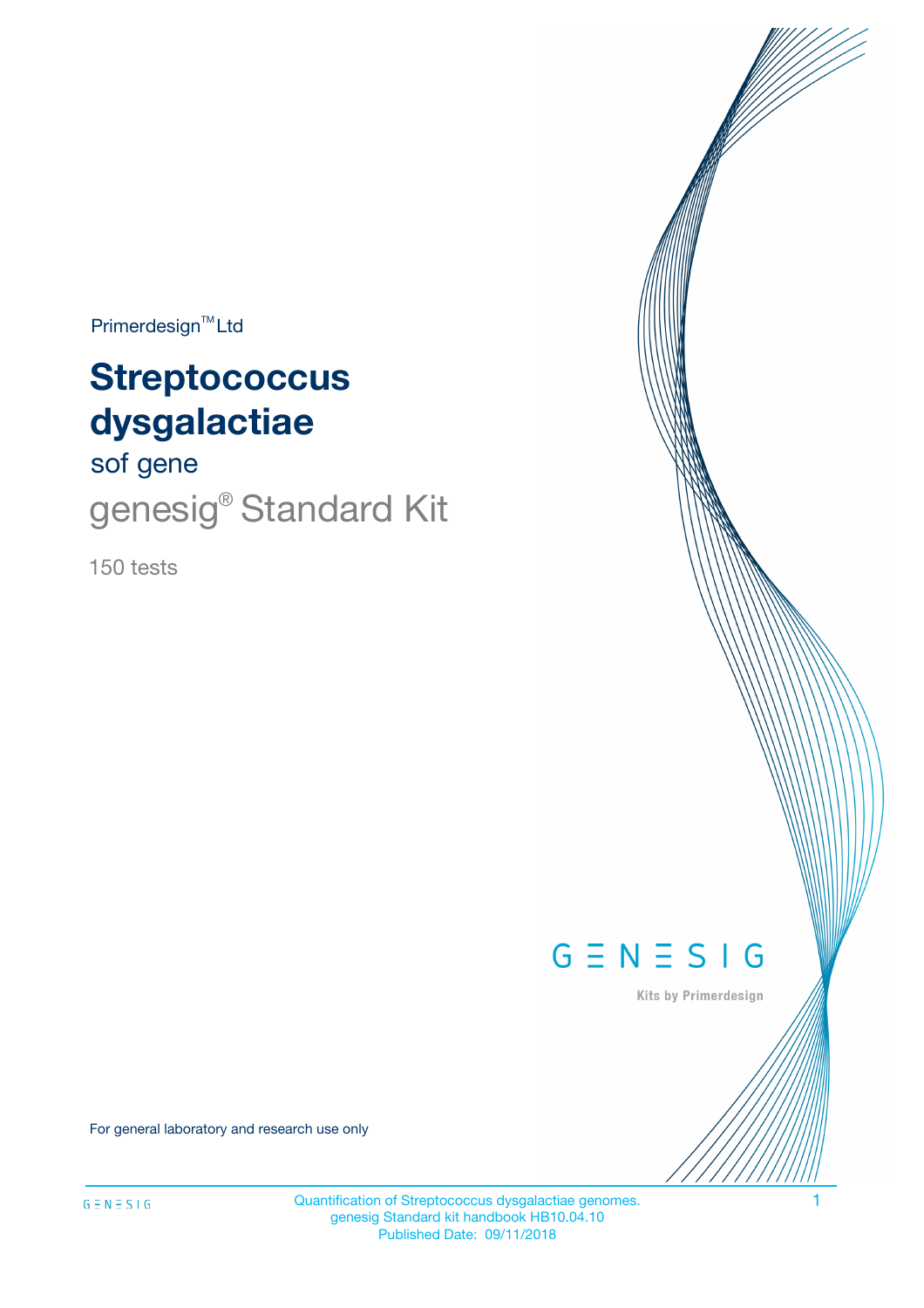# Introduction to Streptococcus dysgalactiae

Streptococcus dysgalactiae is a group C streptococci (GCS) and is divided into two subspecies; Streptococcus dysgalactiae subsp. equisimilis (SDSE) and Streptococcus dysgalactiae subsp. dysgalactiae (SDSD). SDSE is linked to human disease and SDSD is associated with veterinary medicine. Streptococcus dysgalactiae is a gram-positive bacteria with a linear chromosome of approximately 38,500 bp with a 37.48% average GC content.

There are similarities between the Streptococcus dysgalactiae genome and the group A streptococci (GAS); 83% of the open reading frames code for phage proteins. This shows that Streptococcus dysgalactiae and GAS are closely related, They both also utilise a lactic acid metabolism. There are regions however that are not homologous, these are linked to lysogeny and DNA replication modules, as well as evolutionary differences in the cell wall.

Streptococcus dysgalactiae causes mastitis and polyarthritis in animals. It can also cause meningitis in humans however this is rare. GCS and Streptococcus pyogenes have two virulence factors in common: the M protein (resistant to phagocytosis) and the hyaluronate capsule (binds epithelial surfaces).

Streptococcus dysgalactiae is found on the skin and in the mouth/genital tract of healthy animals, it is also found in bedding and pastures. As it is found in these broad environments it is difficult to prevent infection via increased hygiene/antibiotics. M-protein and receptor targeted therapies do exist. In order to cause infection Streptococcus dysgalactiae must evade host defences and colonise epithelial cells.

Penicillin is currently used to treat Streptococcus dysgalactiae infections, treatment time varies between days and months depending on diagnosis.

Real time PCR will be greatly beneficial in quickly identifying Streptococcus dysgalactiae infections.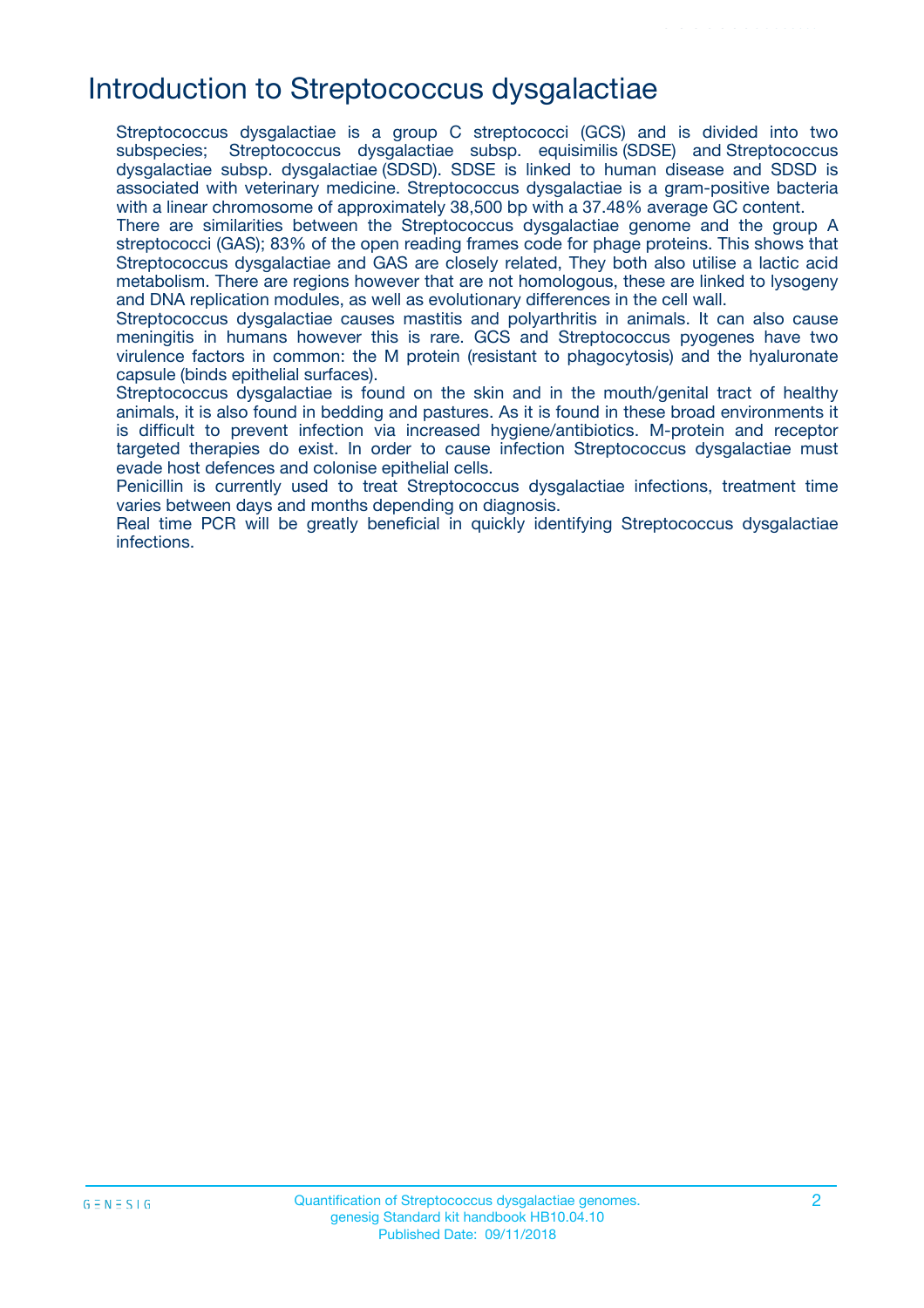

The Primerdesign genesig Kit for Streptococcus dysgalactiae (S.dysgalactiae) genomes is designed for the in vitro quantification of S.dysgalactiae genomes. The kit is designed to have a broad detection profile. Specifically, the primers represent 100% homology with over 95% of the NCBI database reference sequences available at the time of design.

The dynamics of genetic variation means that new sequence information may become available after the initial design. Primerdesign periodically reviews the detection profiles of our kits and when required releases new versions.

If you require further information, or have a specific question about the detection profile of this kit then please send an e.mail to enquiry@primerdesign.co.uk and our bioinformatics team will answer your question.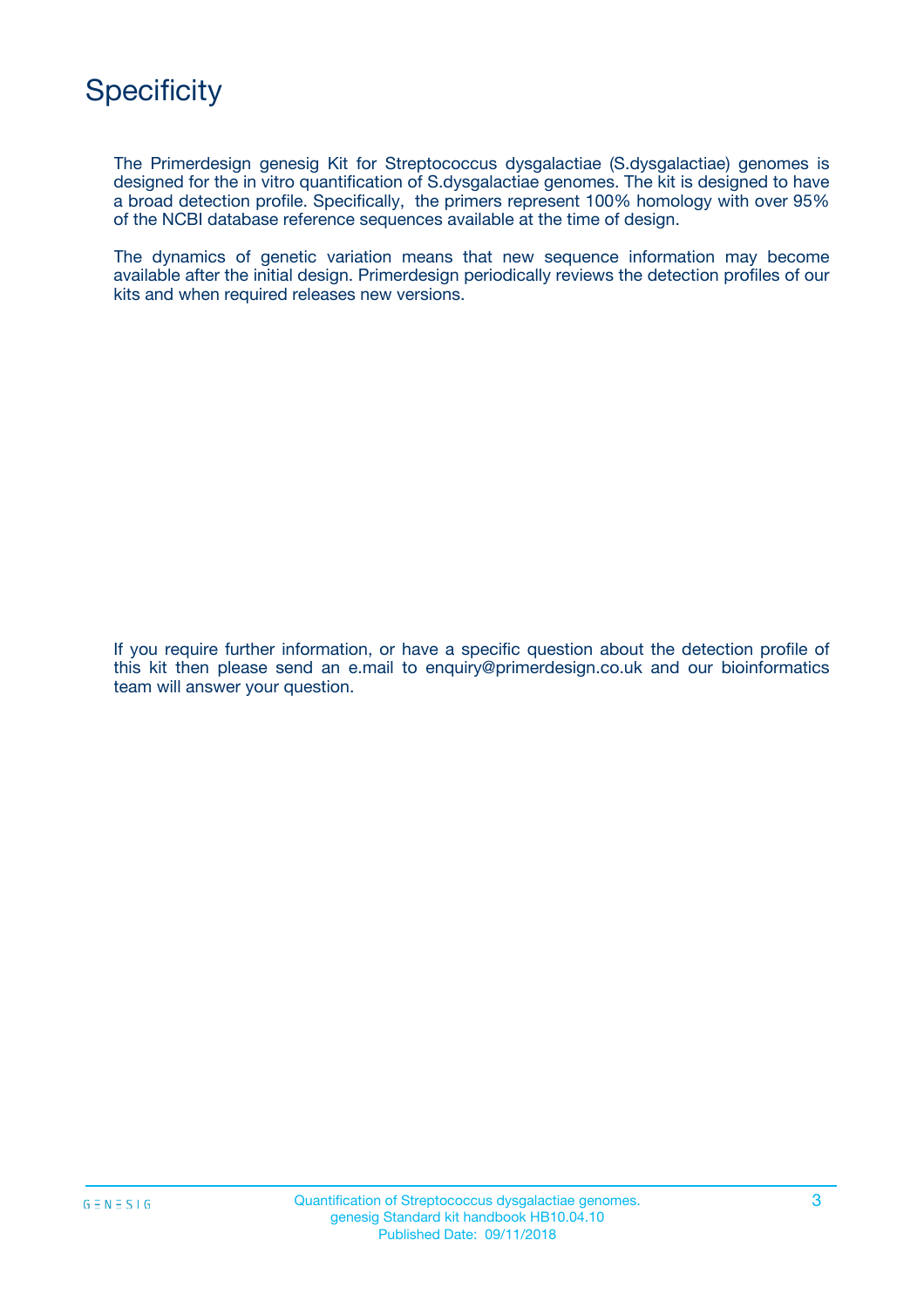# Kit contents

- **S.dysgalactiae specific primer/probe mix (150 reactions BROWN)** FAM labelled
- **S.dysgalactiae positive control template (for Standard curve RED)**
- **RNase/DNase free water (WHITE)** for resuspension of primer/probe mixes
- **Template preparation buffer (YELLOW)** for resuspension of positive control template and standard curve preparation

# Reagents and equipment to be supplied by the user

#### **Real-time PCR Instrument**

#### **Extraction kit**

This kit is recommended for use with genesig Easy DNA/RNA extraction kit. However, it is designed to work well with all processes that yield high quality RNA and DNA with minimal PCR inhibitors.

#### **oasig**TM **lyophilised or Precision**®**PLUS 2X qPCR Master Mix**

This kit is intended for use with oasig or PrecisionPLUS2X qPCR Master Mix.

**Pipettors and Tips**

**Vortex and centrifuge**

**Thin walled 1.5 ml PCR reaction tubes**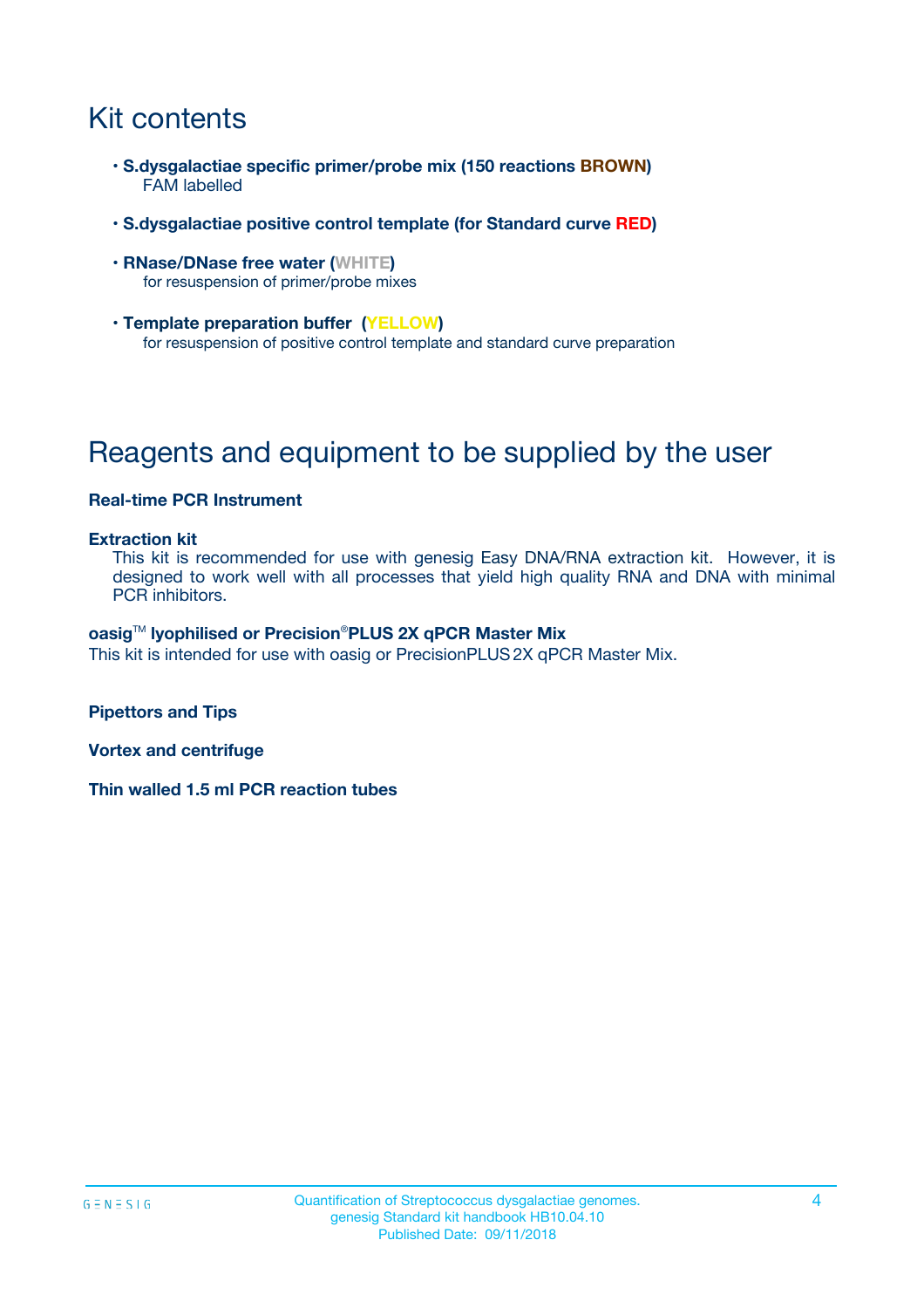### Kit storage and stability

This kit is stable at room temperature but should be stored at -20ºC on arrival. Once the lyophilised components have been resuspended they should not be exposed to temperatures above -20°C for longer than 30 minutes at a time and unnecessary repeated freeze/thawing should be avoided. The kit is stable for six months from the date of resuspension under these circumstances.

If a standard curve dilution series is prepared this can be stored frozen for an extended period. If you see any degradation in this serial dilution a fresh standard curve can be prepared from the positive control.

Primerdesign does not recommend using the kit after the expiry date stated on the pack.

### Suitable sample material

All kinds of sample material suited for PCR amplification can be used. Please ensure the samples are suitable in terms of purity, concentration, and DNA integrity. Always run at least one negative control with the samples. To prepare a negative-control, replace the template DNA sample with RNase/DNase free water.

### Dynamic range of test

Under optimal PCR conditions genesig S.dysgalactiae detection kits have very high priming efficiencies of >95% and can detect less than 100 copies of target template.

### Notices and disclaimers

This product is developed, designed and sold for research purposes only. It is not intended for human diagnostic or drug purposes or to be administered to humans unless clearly expressed for that purpose by the Food and Drug Administration in the USA or the appropriate regulatory authorities in the country of use. During the warranty period Primerdesign genesig detection kits allow precise and reproducible data recovery combined with excellent sensitivity. For data obtained by violation to the general GLP guidelines and the manufacturer's recommendations the right to claim under guarantee is expired. PCR is a proprietary technology covered by several US and foreign patents. These patents are owned by Roche Molecular Systems Inc. and have been sub-licensed by PE Corporation in certain fields. Depending on your specific application you may need a license from Roche or PE to practice PCR. Additional information on purchasing licenses to practice the PCR process may be obtained by contacting the Director of Licensing at Roche Molecular Systems, 1145 Atlantic Avenue, Alameda, CA 94501 or Applied Biosystems business group of the Applera Corporation, 850 Lincoln Centre Drive, Foster City, CA 94404. In addition, the 5' nuclease assay and other homogeneous amplification methods used in connection with the PCR process may be covered by U.S. Patents 5,210,015 and 5,487,972, owned by Roche Molecular Systems, Inc, and by U.S. Patent 5,538,848, owned by The Perkin-Elmer Corporation.

### Trademarks

Primerdesign™ is a trademark of Primerdesign Ltd.

genesig $^\circledR$  is a registered trademark of Primerdesign Ltd.

The PCR process is covered by US Patents 4,683,195, and 4,683,202 and foreign equivalents owned by Hoffmann-La Roche AG. BI, ABI PRISM® GeneAmp® and MicroAmp® are registered trademarks of the Applera Genomics (Applied Biosystems Corporation). BIOMEK® is a registered trademark of Beckman Instruments, Inc.; iCycler™ is a registered trademark of Bio-Rad Laboratories, Rotor-Gene is a trademark of Corbett Research. LightCycler™ is a registered trademark of the Idaho Technology Inc. GeneAmp®, TaqMan® and AmpliTaqGold® are registered trademarks of Roche Molecular Systems, Inc., The purchase of the Primerdesign reagents cannot be construed as an authorization or implicit license to practice PCR under any patents held by Hoffmann-LaRoche Inc.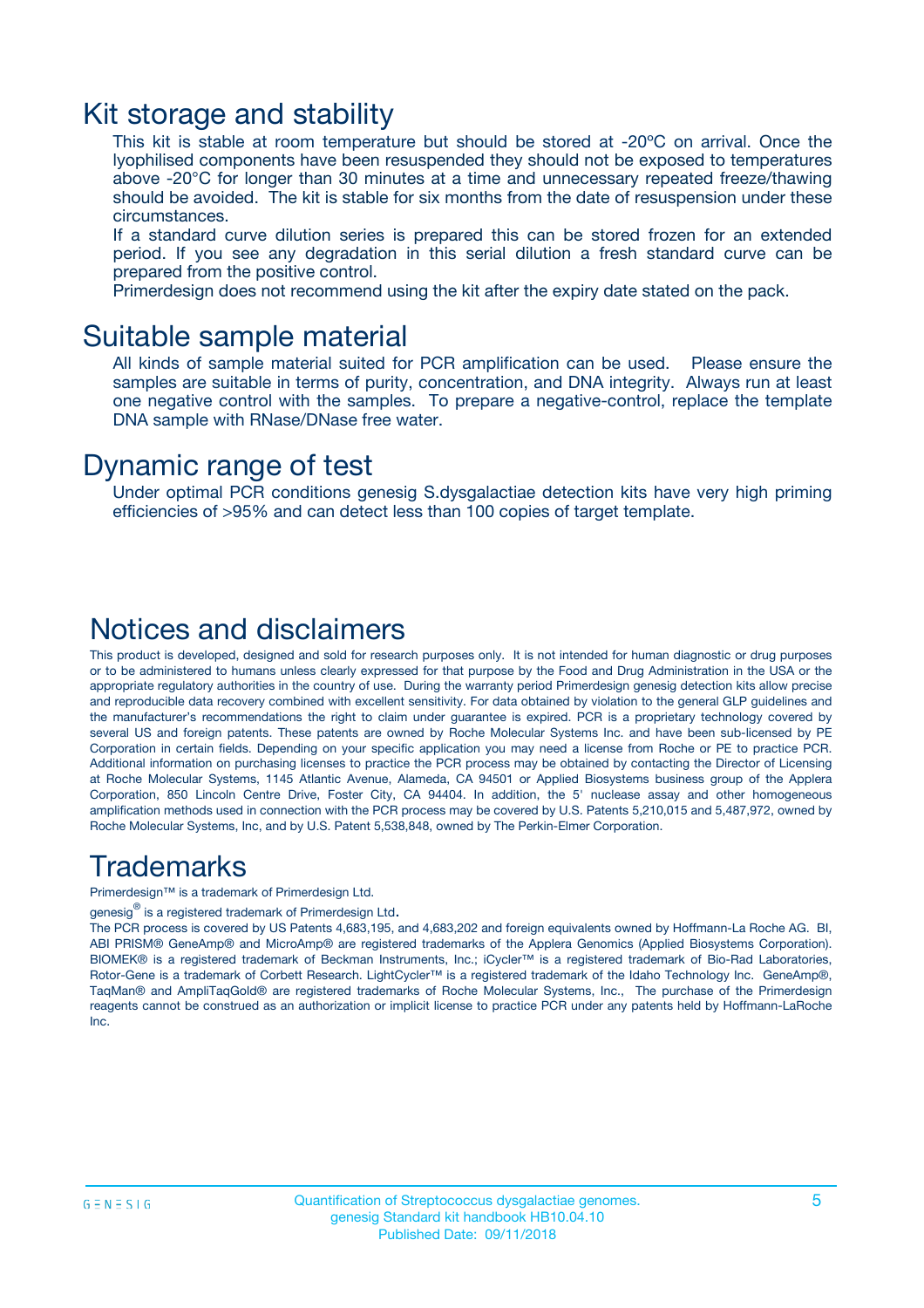# Principles of the test

#### **Real-time PCR**

A S.dysgalactiae specific primer and probe mix is provided and this can be detected through the FAM channel.

The primer and probe mix provided exploits the so-called TaqMan® principle. During PCR amplification, forward and reverse primers hybridize to the S.dysgalactiae DNA. A fluorogenic probe is included in the same reaction mixture which consists of a DNA probe labeled with a 5`-dye and a 3`-quencher. During PCR amplification, the probe is cleaved and the reporter dye and quencher are separated. The resulting increase in fluorescence can be detected on a range of qPCR platforms.

#### **Positive control**

For copy number determination and as a positive control for the PCR set up, the kit contains a positive control template. This can be used to generate a standard curve of S.dysgalactiae copy number / Cq value. Alternatively the positive control can be used at a single dilution where full quantitative analysis of the samples is not required. Each time the kit is used, at least one positive control reaction must be included in the run. A positive result indicates that the primers and probes for detecting the target S.dysgalactiae gene worked properly in that particular experimental scenario. If a negative result is obtained the test results are invalid and must be repeated. Care should be taken to ensure that the positive control does not contaminate any other kit component which would lead to false-positive results. This can be achieved by handling this component in a Post PCR environment. Care should also be taken to avoid cross-contamination of other samples when adding the positive control to the run. This can be avoided by sealing all other samples and negative controls before pipetting the positive control into the positive control well.

#### **Negative control**

To validate any positive findings a negative control reaction should be included every time the kit is used. For this reaction the RNase/DNase free water should be used instead of template. A negative result indicates that the reagents have not become contaminated while setting up the run.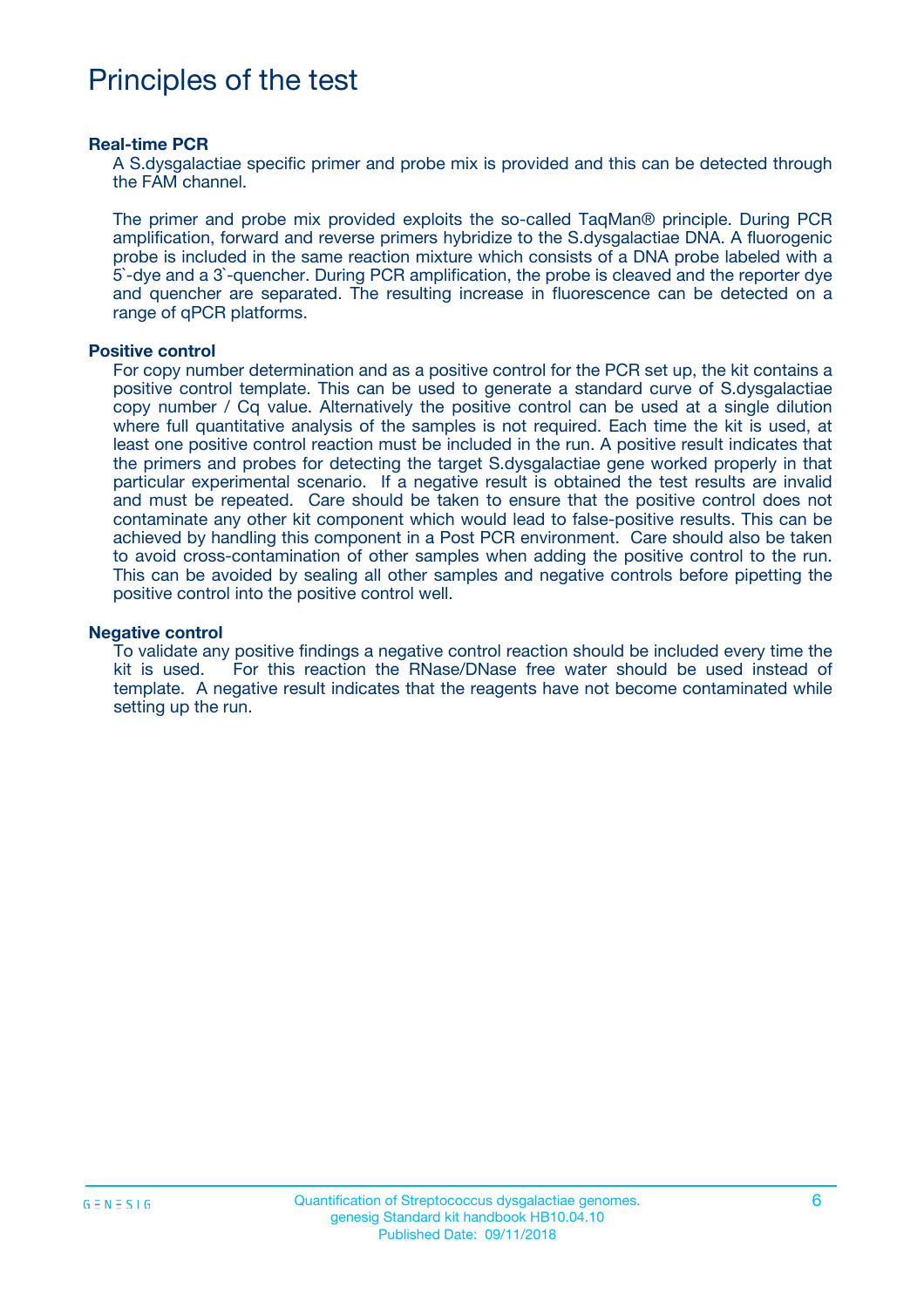## Resuspension protocol

To minimize the risk of contamination with foreign DNA, we recommend that all pipetting be performed in a PCR clean environment. Ideally this would be a designated PCR lab or PCR cabinet. Filter tips are recommended for all pipetting steps.

#### **1. Pulse-spin each tube in a centrifuge before opening.**

This will ensure lyophilised primer and probe mix is in the base of the tube and is not spilt upon opening the tube.

**2. Resuspend the kit components in the RNase/DNase free water supplied, according to the table below.**

To ensure complete resuspension, vortex each tube thoroughly.

| Component - resuspend in water          |        |
|-----------------------------------------|--------|
| <b>Pre-PCR pack</b>                     |        |
| S.dysgalactiae primer/probe mix (BROWN) | 165 ul |

### **3. Resuspend the positive control template in the template preparation buffer supplied, according to the table below:**

To ensure complete resuspension, vortex the tube thoroughly.

| Component - resuspend in template preparation buffer |        |  |
|------------------------------------------------------|--------|--|
| <b>Post-PCR heat-sealed foil</b>                     |        |  |
| S.dysgalactiae Positive Control Template (RED) *     | 500 µl |  |

\* This component contains high copy number template and is a VERY significant contamination risk. It must be opened and handled in a separate laboratory environment, away from the other components.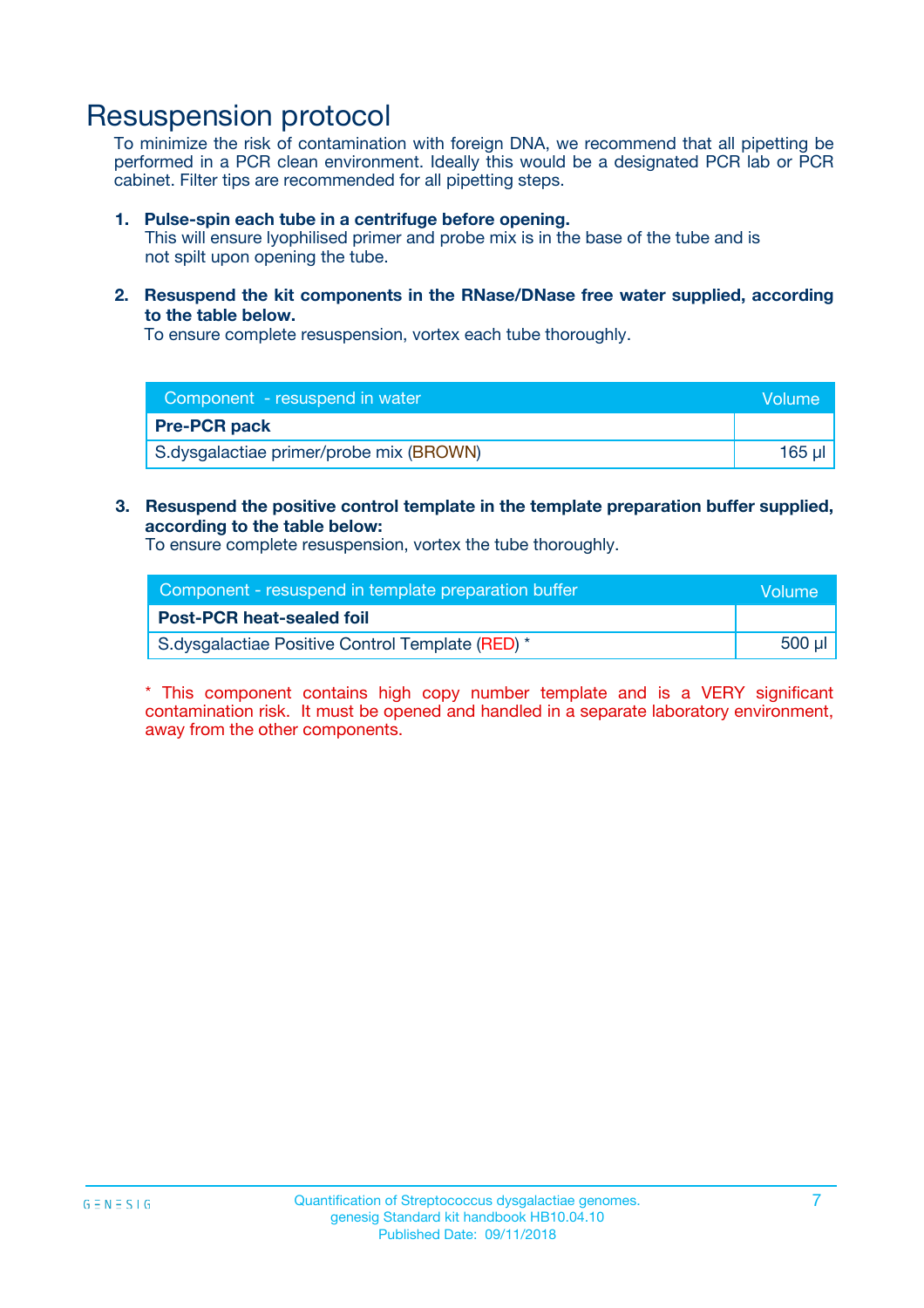# qPCR detection protocol

**1. For each DNA sample prepare a reaction mix according to the table below:** Include sufficient reactions for positive and negative controls.

| Component                                 | Volume           |
|-------------------------------------------|------------------|
| oasig or PrecisionPLUS 2X qPCR Master Mix | $10 \mu$         |
| S.dysgalactiae primer/probe mix (BROWN)   | 1 µl             |
| <b>RNase/DNase free water (WHITE)</b>     | $4 \mu$          |
| <b>Final Volume</b>                       | 15 <sub>ul</sub> |

- **2. Pipette 15µl of this mix into each well according to your qPCR experimental plate set up.**
- **3. Prepare DNA templates for each of your samples.**
- **4. Pipette 5µl of DNA template into each well, according to your experimental plate set up.**

For negative control wells use 5µl of RNase/DNase free water. The final volume in each well is 20µl.

**5. If a standard curve is included for quantitative analysis, prepare a reaction mix according to the table below:**

| Component                                 | Volume   |
|-------------------------------------------|----------|
| oasig or PrecisionPLUS 2X qPCR Master Mix | 10 µl    |
| S.dysgalactiae primer/probe mix (BROWN)   | 1 µI     |
| <b>RNase/DNase free water (WHITE)</b>     | $4 \mu$  |
| <b>Final Volume</b>                       | $15 \mu$ |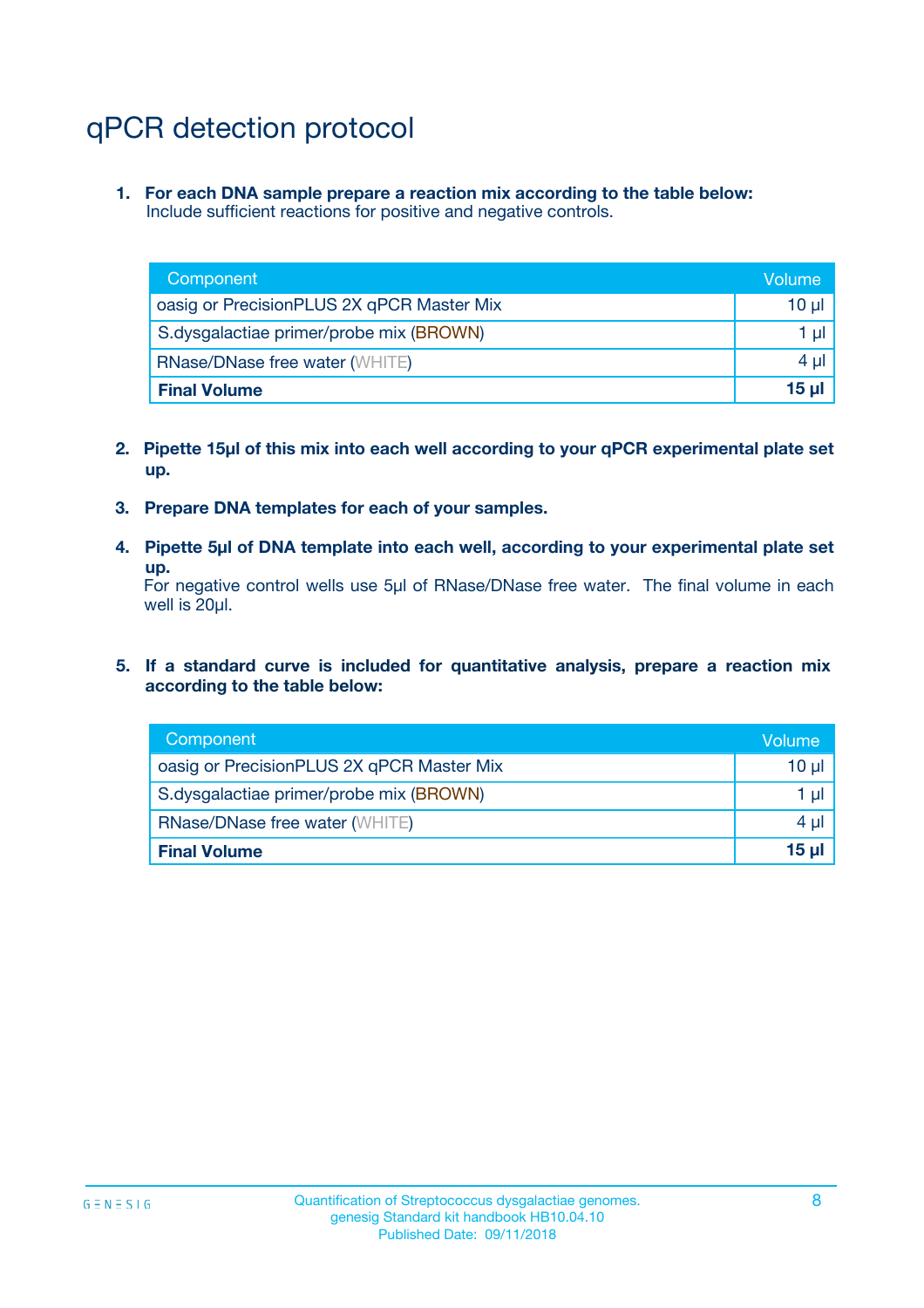### **6. Preparation of a standard curve dilution series.**

- 1) Pipette 90µl of template preparation buffer into 5 tubes and label 2-6
- 2) Pipette 10µl of Positive Control Template (RED) into tube 2
- 3) Vortex thoroughly
- 4) Change pipette tip and pipette 10µl from tube 2 into tube 3
- 5) Vortex thoroughly

Repeat steps 4 and 5 to complete the dilution series

| <b>Standard Curve</b>         | <b>Copy Number</b>     |
|-------------------------------|------------------------|
| Tube 1 Positive control (RED) | $2 \times 10^5$ per µl |
| Tube 2                        | $2 \times 10^4$ per µl |
| Tube 3                        | $2 \times 10^3$ per µl |
| Tube 4                        | $2 \times 10^2$ per µl |
| Tube 5                        | 20 per µl              |
| Tube 6                        | 2 per ul               |

7. Pipette 5µl of standard template into each well for the standard curve according to your experimental plate set up.

The final volume in each well is 20µl.

# qPCR amplification protocol

Amplification conditions using oasig or PrecisionPLUS2X qPCR Master Mix.

|             | <b>Step</b>       | <b>Time</b>     | Temp    |
|-------------|-------------------|-----------------|---------|
|             | Enzyme activation | 2 min           | 95 °C   |
| Cycling x50 | Denaturation      | 10 <sub>s</sub> | 95 $°C$ |
|             | DATA COLLECTION * | 60 s            | 60 °C   |

\* Fluorogenic data should be collected during this step through the FAM channel